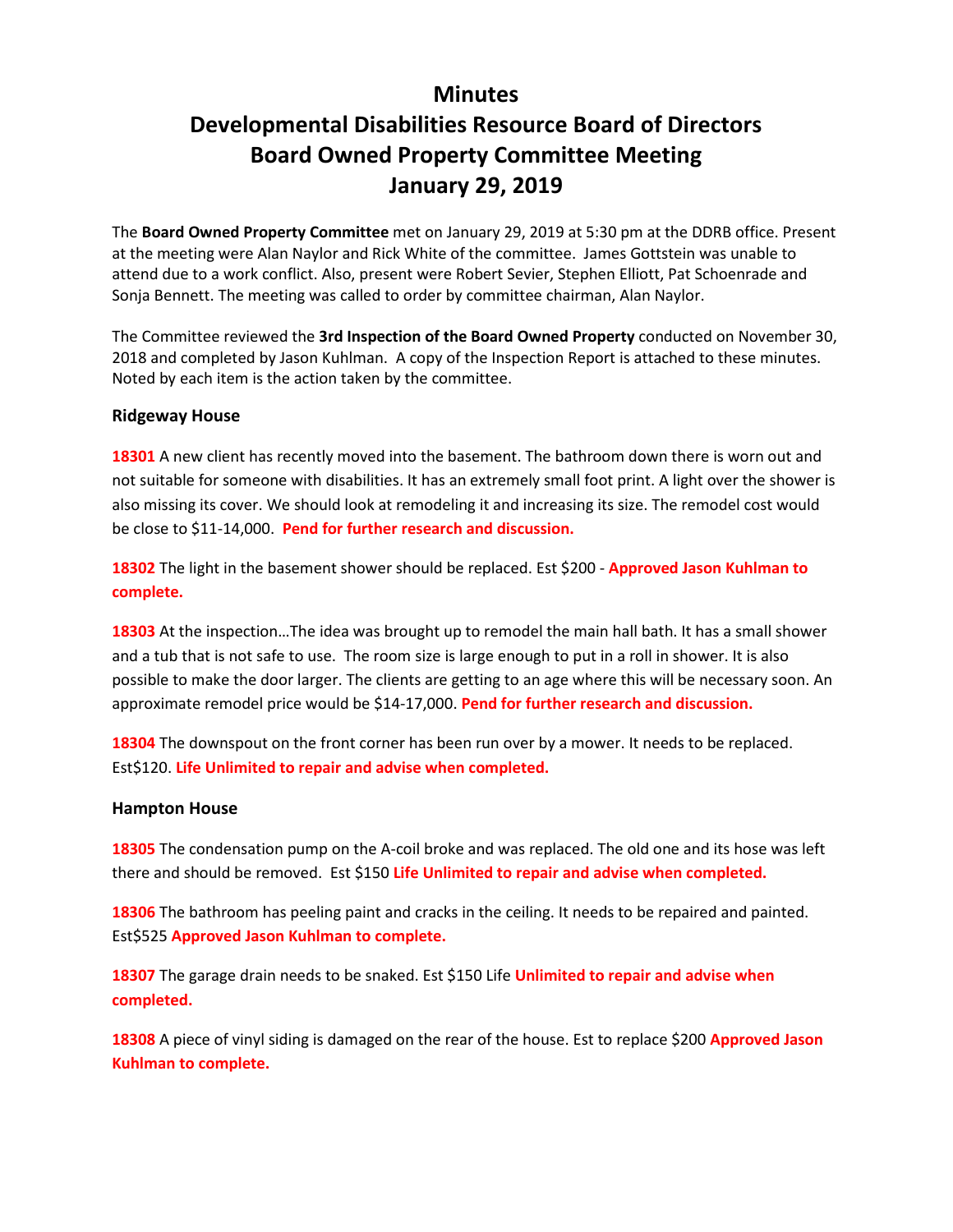**18309** The back yard has been eroding. The back of the property falls away down a steep hill. Years ago, there was a retaining wall. It has fallen into disrepair. Over the last few years the guys have brought in several loads of dirt. But without a wall, it washes away. This spring we should get estimates and look at having one built. **Jason Kuhlman to acquire 3 bids for this project.**

#### **Liberty House**

**18310** The front edge of the roll in shower needs to be re-caulked. Est\$225 Life **Unlimited to repair and advise when completed.**

**18311** The ceiling above the roll in shower needs to texture repaired and painted. Est\$400 Approved **Jason Kuhlman to complete.**

**18312** Two splash block need to be replaced because they are either missing or too small. One area needs dirt brought in because it has washed away. Est\$300 Life **Unlimited to repair and advise when completed.**

**18313** Parking is becoming a big issue at this house. We should look at pouring more parking pads in the spring. There are a few areas that could be used. **Referred to Liberty Easement**

#### **Northland House**

No maintenance needed.

#### **Kent Building**

**18314** The landscape will need work in February. The grasses and roses will need to be pruned. Est\$350. **This expenditure has already been approved in the budget and it is up to Sonja to have Chris Lawn and Landscape of Kuhlman perform the work.**

### **Trash Service**

Sonja provided the committee with a proposal from **Rubicon Global** to for trash/waste removal. The proposal provides a savings of over \$1200 annually utilizing WCA, Inc. as the supplier as opposed to the current supplier, Republic Service. The contract for Republic runs through May, 2019. The Committee approved the change in vendors and will advise the full board of the change and savings.

#### **Liberty House Easement**

The DDRB Board has been contacted by Star Development Corporation who is developing residential housing next to the Liberty House. They have requested permission for a storm drainage easement to the property. The information and conversations regarding the request are attached for the file. In order to create the drain at least one tree on the property will need to be removed and the two drive ways disrupted. Star Development assured DDRB (Alan Naylor) that the driveways would remain accessible during construction of the storm drain and be replaced with concrete when complete. In addition, the tree which will need to be removed